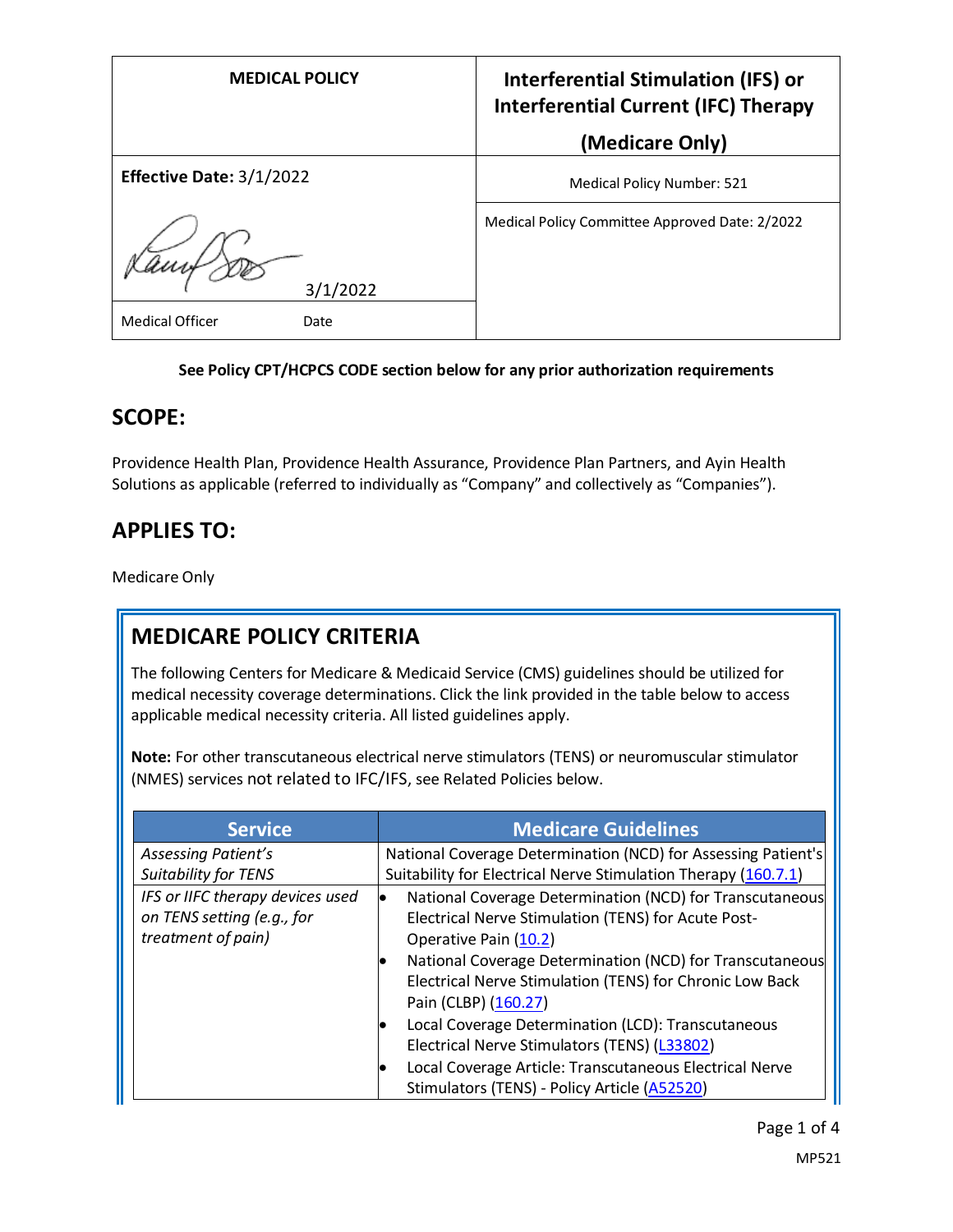## **MEDICAL POLICY Interferential Stimulation (IFS) or Interferential Current (IFC) Therapy**

**(Medicare Only)**

| IFS/IFC therapy devices used on<br>NMES setting (e.g., for treatment<br>of disuse atrophy) | Neuromuscular Electrical Stimulation (NMES) (160.12)                                                                                                                                            |
|--------------------------------------------------------------------------------------------|-------------------------------------------------------------------------------------------------------------------------------------------------------------------------------------------------|
| Supplies Used in the Delivery of<br><b>TENS and NMES</b>                                   | National Coverage Determination (NCD) for Supplies Used in<br>the Delivery of Transcutaneous Electrical Nerve Stimulation<br>(TENS) and Neuromuscular Electrical Stimulation (NMES)<br>(160.13) |

## **POLICY GUIDELINES**

Medicare considers interferential current (IFC) therapy devices to be forms of transcutaneous electrical nerve stimulation (TENS) or neuromuscular stimulation (NMES), depending on the setting the device is configured to and used. IFC devices can be configured to:

- provide pain relief like a TENS; or,
- treat disuse atrophy like NMES.

Therefore, Medicare coverage criteria for TENS or NMES is applied to IFC therapy devices.<sup>1,2</sup>

### **BILLING GUIDELINES**

The following is from the Noridian website for IFC devices $1/2$ :

#### **Correct Coding - Interferential Current (IFC) Therapy Devices**

"…For claims submitted to the DME MACs the following HCPCS codes must be used when billing for IFC devices:

When used as TENS:

E0730

#### TRANSCUTANEOUS ELECTRICAL NERVE STIMULATION (TENS) DEVICE, FOUR OR MORE LEADS, FOR MULTIPLE NERVE STIMULATION

When used as NMES:

E0745

NEUROMUSCULAR STIMULATOR, ELECTRONIC SHOCK UNIT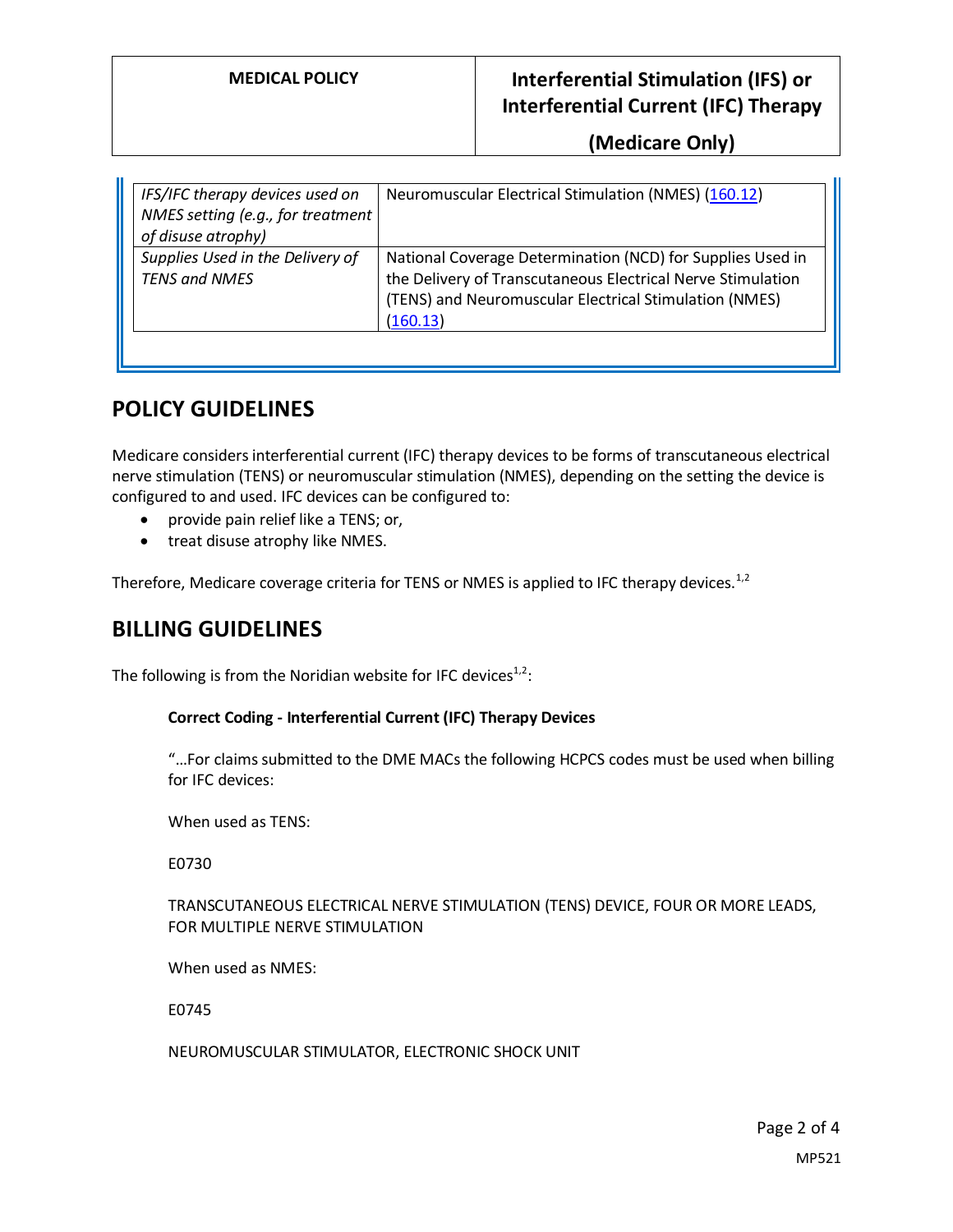## **MEDICAL POLICY Interferential Stimulation (IFS) or Interferential Current (IFC) Therapy**

### **(Medicare Only)**

"Supplies (leads, electrodes, batteries, etc.) used with IFC devices are billed using the existing TENS and NMES supply codes. A TENS supply allowance (A4595) includes electrodes (any type), conductive paste or gel (if needed, depending on the type of electrode), tape or other adhesive (if needed, depending on the type of electrode), adhesive remover, skin preparation materials, batteries (9 volt or AA, single use or rechargeable), and a battery charger (if rechargeable batteries are used).

"Not otherwise classified (NOC) or miscellaneous codes must not be used to bill Medicare for IFC devices or for supplies used with an IFC device."

| <b>CPT/HCPCS CODES</b> |  |
|------------------------|--|
|------------------------|--|

| <b>Medicare Only</b>                                                                            |                                                                                                                                         |  |
|-------------------------------------------------------------------------------------------------|-----------------------------------------------------------------------------------------------------------------------------------------|--|
| No Prior Authorization Required                                                                 |                                                                                                                                         |  |
| 97014                                                                                           | Application of a modality to 1 or more areas; electrical stimulation (unattended)                                                       |  |
| 97032                                                                                           | Application of a modality to 1 or more areas; electrical stimulation (manual), each 15<br>minutes                                       |  |
| E0730                                                                                           | Transcutaneous electrical nerve stimulation (tens) device, four or more leads, for multiple<br>nerve stimulation                        |  |
| E0745                                                                                           | Neuromuscular stimulator, electronic shock unit                                                                                         |  |
| G0283                                                                                           | Electrical stimulation (unattended), to one or more areas for indication(s) other than<br>wound care, as part of a therapy plan of care |  |
| <b>Not Covered</b>                                                                              |                                                                                                                                         |  |
| S8130                                                                                           | Interferential current stimulator, 2 channel                                                                                            |  |
| S8131                                                                                           | Interferential current stimulator, 4 channel                                                                                            |  |
| <b>Unlisted Codes</b>                                                                           |                                                                                                                                         |  |
| All unlisted codes will be reviewed for medical necessity, correct coding, and pricing at the   |                                                                                                                                         |  |
| claim level. If an unlisted code is billed related to services addressed in this policy then it |                                                                                                                                         |  |
| will be denied as not covered.                                                                  |                                                                                                                                         |  |
| E1399                                                                                           | Durable medical equipment, miscellaneous                                                                                                |  |

# **INSTRUCTIONS FOR USE**

Company Medical Policies serve as guidance for the administration of plan benefits. Medical policies do not constitute medical advice nor a guarantee of coverage. Company Medical Policies are reviewed annually and are based upon published, peer-reviewed scientific evidence and evidence-based clinical practice guidelines that are available as of the last policy update. The Companies reserve the right to determine the application of Medical Policies and make revisions to Medical Policies at any time. Providers will be given at least 60-days notice of policy changes that are restrictive in nature.